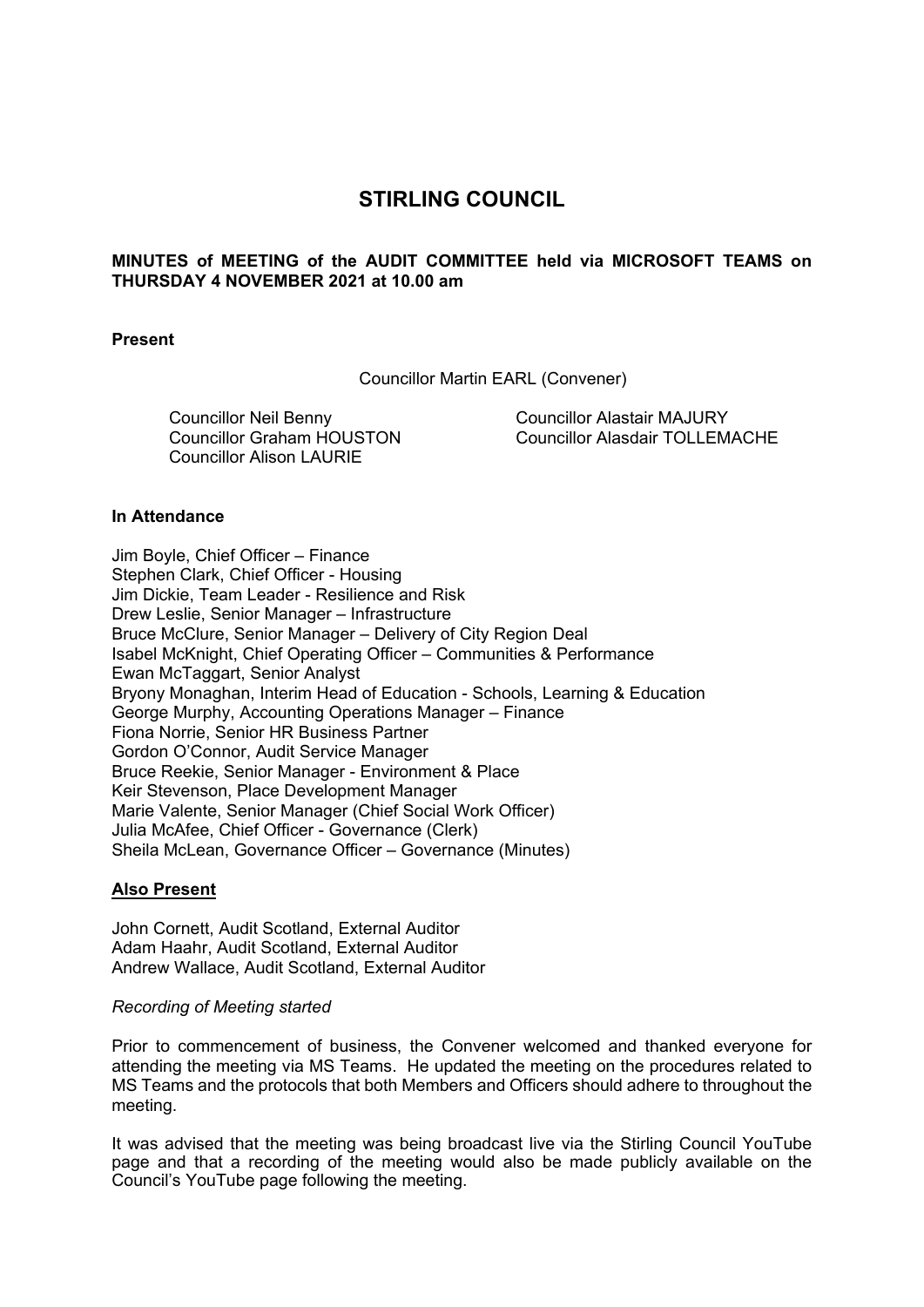The Convener asked the Governance Officer to carry out a roll call of all Members participating in the meeting.

### **AC238 APOLOGIES AND SUBSTITUTIONS**

There were no apologies or substitutions.

# **AC239 DECLARATIONS OF INTEREST**

There were no declarations of interest.

### **AC240 URGENT BUSINESS BROUGHT FORWARD BY THE CONVENER**

There were no items of urgent business.

### **AC241 MINUTES OF MEETING – 2 SEPTEMBER 2021**

The Minutes of Meeting of the Audit Committee held on 2 September 2021 were submitted for approval.

# **Decision**

The Committee agreed to approve the Minutes of Meeting held on 2 September 2021 as an accurate record of proceedings.

### **AC242 ROLLING ACTION LOG**

The Rolling Action Log was presented for review.

### **Decision**

The Committee agreed to note the Action Log and updates from Officers.

(Reference – Rolling Action Log, submitted).

# **AC243 RISK MANAGEMENT – STRATEGIC RISK REGISTER**

A report by the Chief Officer - Finance summarised the Strategic Risk Register, enabling Audit Committee Members to examine the significant risks facing the Council and the risk treatments put in place to reduce the risks.

The report included a progress update on risks since the last meeting of the Committee and highlighted a number of substantive risks.

Members were advised that the Corporate Management Team had agreed to undertake a focused strategic risk workshop twice a year, providing colleagues with dedicated time to scan, discuss and analyse strategic risks.

Members noted new risks which had been added in response to recent concerns or events.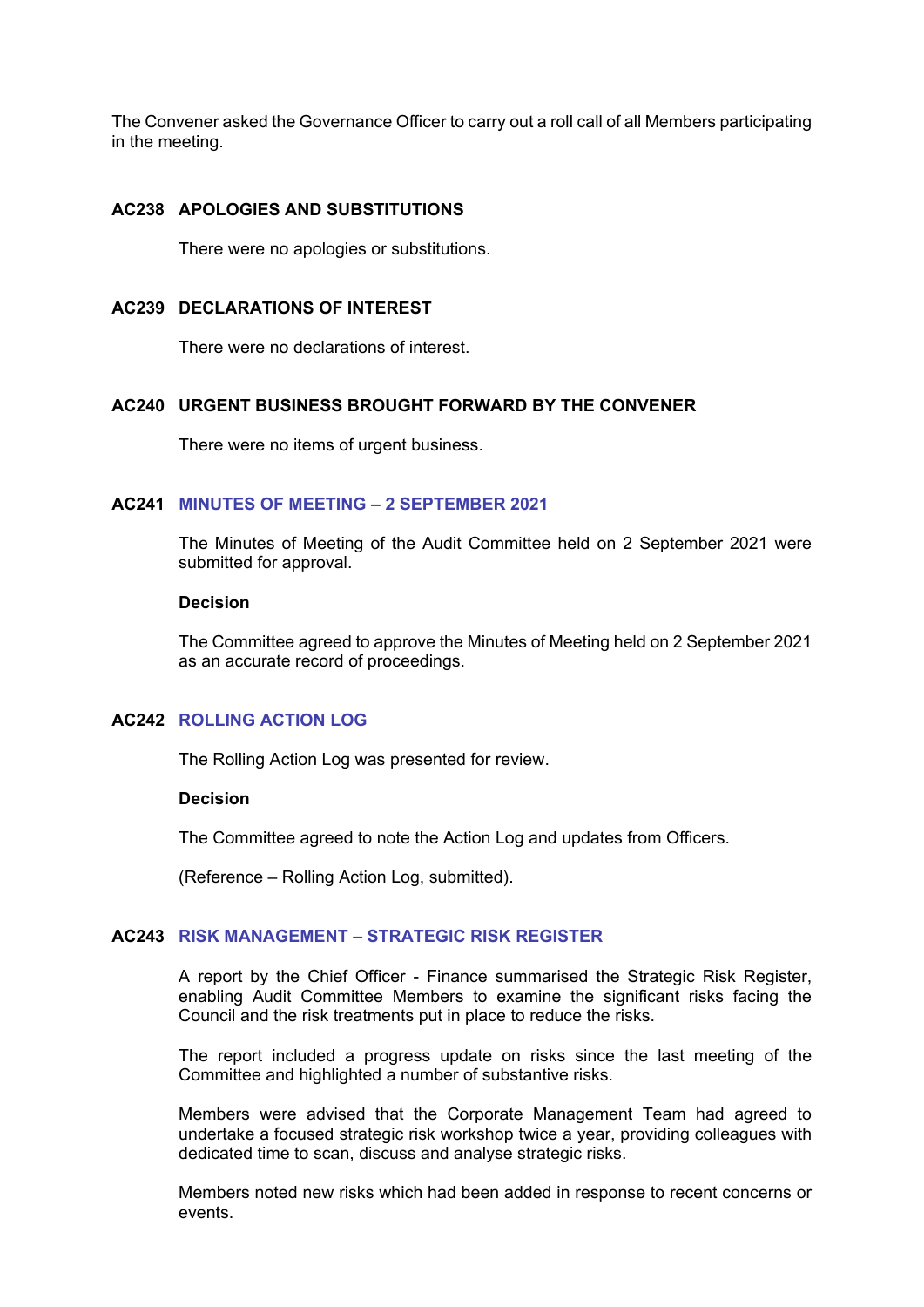Discussion took place on Risk SR31 which considered the risk of being unable to find suitable workers in the current work climate. Members expressed particular concern over the impact on social care and, following clarification on the current position by officers, it was agreed that a briefing note be issued to Members providing an update on the position. Officers were asked to explore the creation of a separate risk to cover this area.

Officers responded to questions on a number of risks and undertook to provide further information where requested.

# **Decision**

The Committee agreed to note the risks within the Strategic Risk Register with specific attention to the scoring contained within Appendix 1.

(Reference - Report by Chief Officer - Finance dated 25 October 2021, submitted).

# **AC244 INTERNAL AUDIT UPDATE REPORT**

A report by the Audit Service Manager provided a summary of the findings arising from Internal Audit assignments finalised since the last meeting of the Audit Committee on 2 September 2021.

# **(a) Homelessness and Temporary Accommodation**

A review was undertaken to evaluate and report on the systems and controls in place for the administration of homelessness applications to ensure these were properly administered in terms of relevant legislation and on eligibility and need.

Four medium and two low risks had been identified.

The Audit Opinion was that substantial assurance could be given that arrangements for the administration of homelessness applications were carried out in accordance with procedures, Council policy, relevant guidelines and legislation and in a timely manner. There was appropriate evidence to support the checks carried out on eligibility to enable the Housing Options Officer to make a determination of need.

The Chief Officer - Housing responded to a number of questions from Members.

Members noted the summary report and agreed actions.

### **(b) Local Code of Corporate Governance**

A review was undertaken of the Council's corporate governance arrangements and controls as set out in the Local Code of Corporate Governance approved by Council on 15 March 2018.

One high risk had been identified.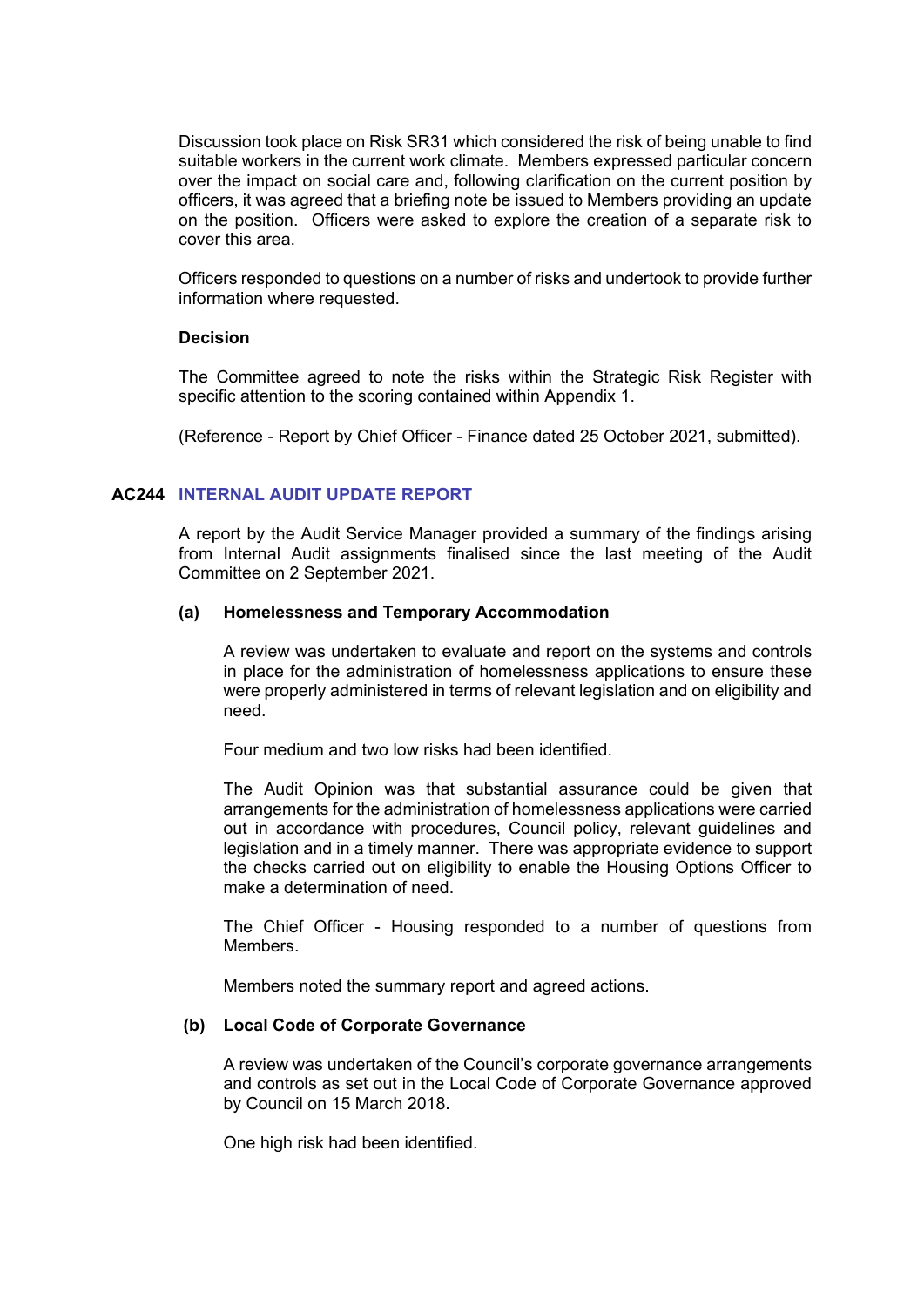The Audit Opinion was that substantial assurance could be given that key governance arrangements and controls, as set out in the Local Code of Corporate Governance, existed and were applied in practice across the Council.

Assurance was also given that, during the year, a number of strategies, plans, policies and procedures were reviewed and revised and that these reflected the impact of the Covid-19 pandemic on the Council's operational, financial and governance arrangements, where necessary..

The Chief Officer - Governance responded to a number of questions from Members.

Members noted the summary report and agreed actions.

### **(c) Payroll – Transactional Testing**

A review was undertaken of the controls over certain payroll-related processes. Those processes were subject to a framework of financial controls set out in the Council's Financial Regulations.

One medium and one low risk had been identified.

The Audit Opinion was that substantial assurance could be given that the controls established over the range of payroll-related activities and processes reviewed were operating effectively

The Chief Officer – Finance responded to a number of questions from Members.

Members noted the summary report and agreed actions.

### **(d) Creditors – Duplicate Payments**

A review was undertaken to test payments made by the Council to suppliers of goods, works and services to identify any duplicate amounts that had been paid.

Two medium risks had been identified.

The Audit Opinion was that substantial assurance could be given in relation to the adequacy of arrangements for preventing and detecting duplicate invoice payments.

The Chief Officer – Finance responded to a number of questions from Members.

Members noted the summary report and agreed actions.

### **Decision**

.

The Committee agreed to take assurance from the findings and conclusions arising from Internal Audit assignments completed since 2 September 2021.

(Reference - Report by Audit Service Manager dated 26 October 2021, submitted).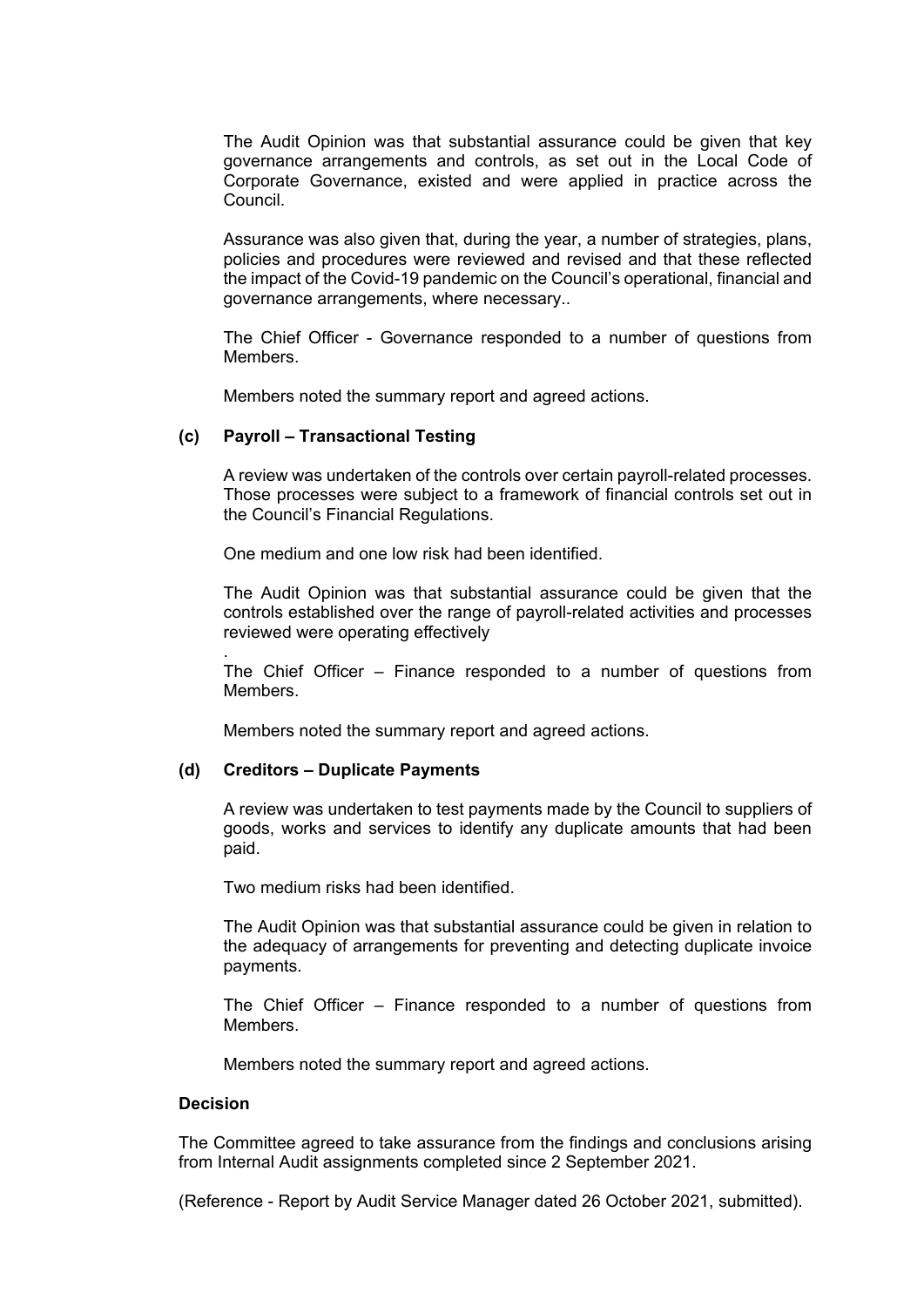Councillor Earl left the meeting briefly during consideration of the above item. Councillor Benny took the Chair until the Convener returned at 10.57 am.

### **AC245 CORPORATE FRAUD UPDATE**

The Corporate Fraud Plan 2021/22 had been presented to the Audit Committee on 27 May 2021. A report by the Audit Service Manager presented an update on work undertaken to progress planned actions since the last meeting of the Committee on 2 September 2021.

Members welcomed the report and the work that had been undertaken.

#### **Decision**

The Committee agreed to take assurance from the work undertaken to progress the actions set out in the Corporate Fraud Plan 2021/22.

(Reference - Report by Audit Service Manager dated 11 October 2021, submitted).

### **AC246 INTERNAL AUDIT CHARTER**

A report by the Audit Service Manager sought the Audit Committee's approval of an Internal Audit Charter which set out the role, authority and responsibility of the Council's Internal Audit Team. The draft Charter was attached as an appendix to the report.

#### **Decision**

The Committee agreed to note and approve the Internal Audit Charter attached at Appendix 1 to the submitted report.

(Reference - Report by Audit Service Manager dated 11 October 2021, submitted).

# **AC247 AUDIT COMMITTEE ANNUAL REPORT 2020/21**

A report by the Audit Service Manager presented the Audit Committee Annual Report 2020-21 ('the Annual Report'). Preparation of an Annual Report enabled the Audit Committee to meet the best practice guidance issued by the Chartered Institute of Public Finance & Accountancy (CIPFA) in its publication titled 'Audit Committees: Practical Guidance for Local Authorities and Police'.

Best practice required the Audit Committee to report on its work, at least annually, to the Council (as 'those charged with governance') and to demonstrate the performance and discharge of its remit and functions, as set out in the Council's Scheme of Delegation.

Officers undertook to amend the wording of information around membership of the Committee to reflect the historic and current position.

Members welcomed the concise format of the Report.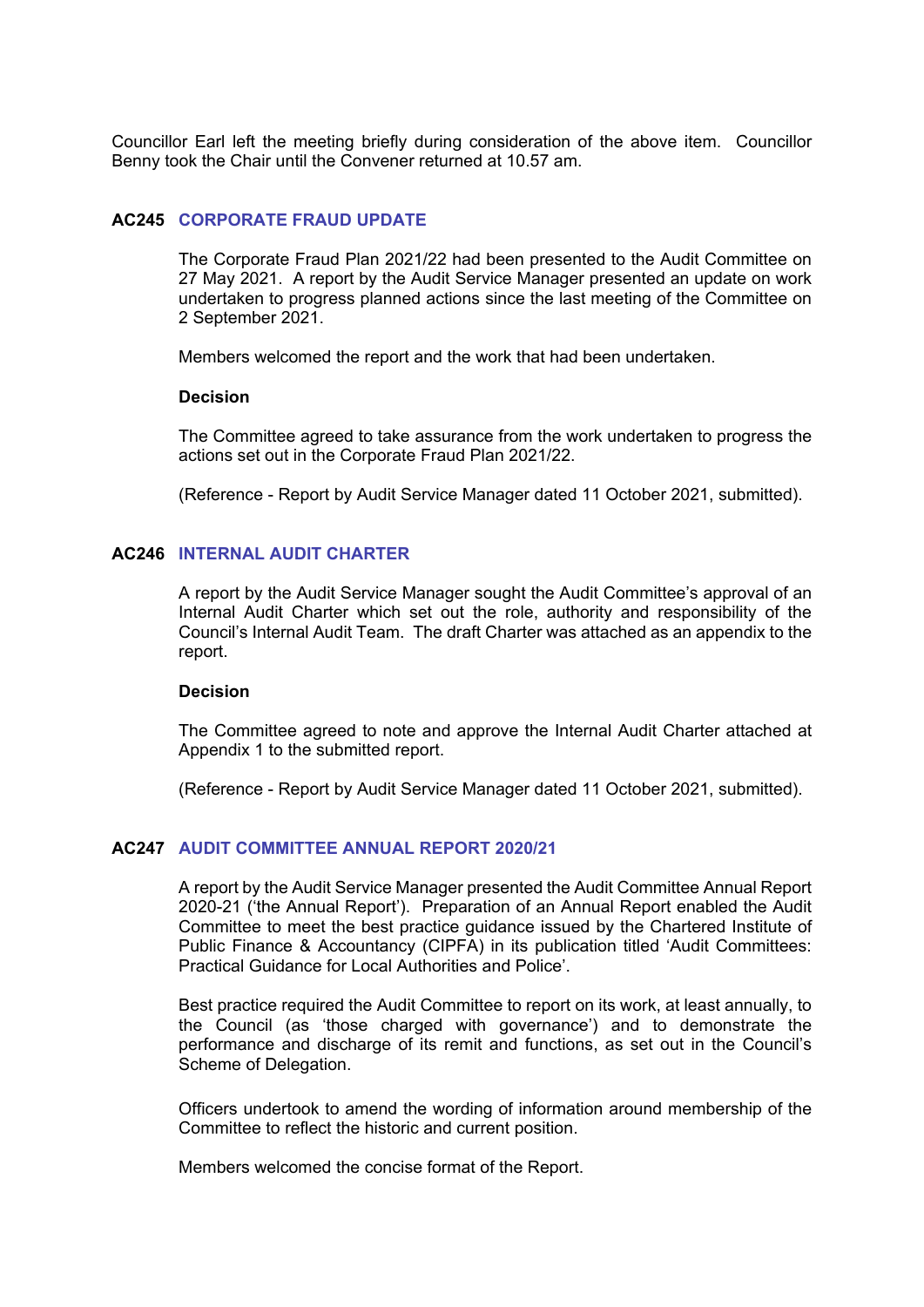# **Decision**

The Committee agreed:-

- 1. to note the Audit Committee Annual Report 2020-21 at Appendix 1 to the submitted report;
- 2. to approve the submission of the Annual Report to the meeting of the Council on 9 December 2021.

(Reference - Report by Audit Service Manager dated 11 October 2021, submitted).

# **AC248 SCOTTISH GOVERNMENT COVID-19 GRANT FUNDED SUPPORT SCHEMES TO BUSINESSES AND INDIVIDUALS**

A report by the Chief Officer – Finance provided details of the various grant funded support schemes, administered by Stirling Council on behalf of the Scottish Government, to help support businesses and individuals with the impact of the Covid-19 pandemic.

Between March 2020 and September 2021 inclusive, the Council had made 16,262 payments to businesses and individuals to the value of almost £57M.

Administration and delivery of the various schemes had been supported by the Council's Economic Development & Communities, Finance, Internal Audit and Corporate Fraud and Legal teams, in compliance with guidance provided by the Scottish Government.

All prescribed requirements in relation to the accounting treatment and reporting of these grant payments were currently subject to external audit scrutiny as part of the 2020/21 Stirling Council audit arrangements. The External Auditor further confirmed that value for money would be reviewed as part of regular auditing processes.

In response to questions, officers confirmed that the criteria for the Discretionary Fund had been agreed by the Finance & Economy Committee on 19 January 2021.

Members noted the potential to learn from the effectiveness of the rapid speed at which this process had been rolled out and recorded thanks to officers involved.

### **Decision**

The Committee agreed:-

- 1. to note the various grant funded support schemes, administered by Stirling Council on behalf of the Scottish Government, to help support businesses and individuals with the impact of the Covid-19 pandemic;
- 2. to note the financial control measures put in place to support governance arrangements across the various schemes;
- 3. to take assurance from the work undertaken and to record thanks to officers involved in administering the Scheme.

(Reference - Report by Chief Officer – Finance dated 25 October 2021, submitted).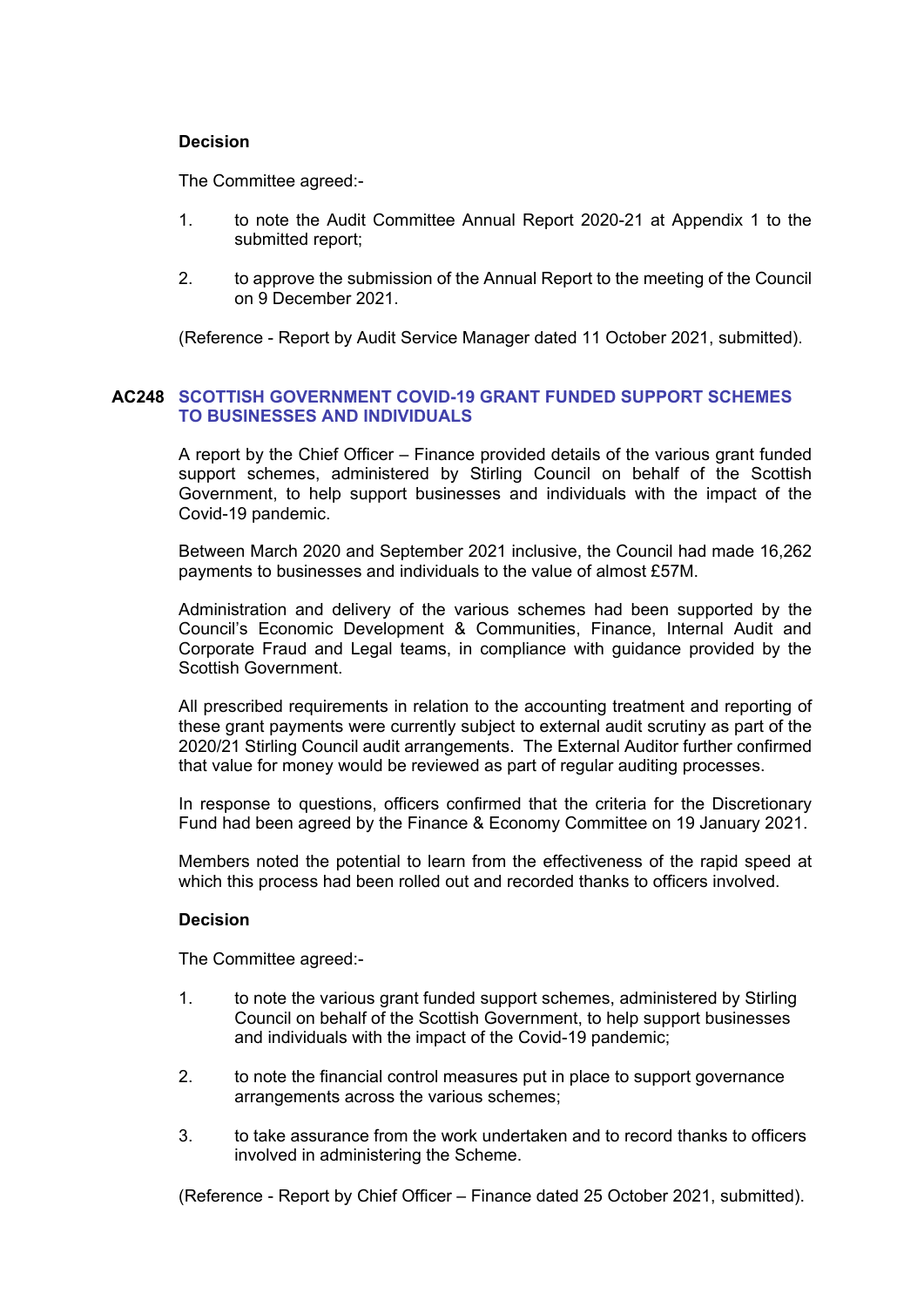# **AC249 STIRLING COUNCIL EARMARKED RESERVES – ANNUAL UPDATE**

A report by the Chief Officer – Finance provided an update on the individual balances held within the Council's earmarked reserves.

Reserves played an important role in good financial management of Councils and might be used to invest in a major project, transform services or respond to unexpected events. The impact of Covid-19 undoubtedly fell into the unexpected events category.

During 2020/21, earmarked reserves moved from £19M to £33.1M, representing an increase of £14.1M. By far, the largest element of the overall increase in earmarked reserves was attributable to additional Covid-19 monies from the Scottish Government. The significant movements in earmarked reserves were set out in the report.

Members considered that further detail was required on each Reserve and requested that supplementary information be brought back to the Committee.

### **Decision**

The Committee agreed:-

- 1. to note the individual balances held within the Council's earmarked reserves;
- 2. that officers bring back a report setting out supplementary information on each Reserve, to either the next scheduled, or a special, meeting of the Audit Committee.

(Reference - Report by Chief Officer – Finance dated 25 October 2021, submitted).

# **AC250 ANNUAL REPORT TO THOSE CHARGED WITH GOVERNANCE AND THE CONTROLLER OF AUDIT FOR FINANCIAL YEAR ENDED 31 MARCH 2021**

International Standard on Auditing (UK and Ireland) 260 (ISA 260) required auditors to report specific matters arising from the audit of the financial statements to those charged with governance of a body in sufficient time to enable appropriate action.

John Cornett, External Auditor, presented the Annual Report and detailed key messages in relation to the annual accounts, financial management and sustainability, governance and transparency, and best value.

In response to questions, he confirmed the difference between audit timelines for the Council and for the Health & Social Care Partnership.

Officers undertook to clarify information presented in respect of Senior Councillor remuneration.

The External Auditor recorded thanks to the Chief Officer – Finance and his team for their assistance in producing the accounts. The comments were echoed by Members of the Committee.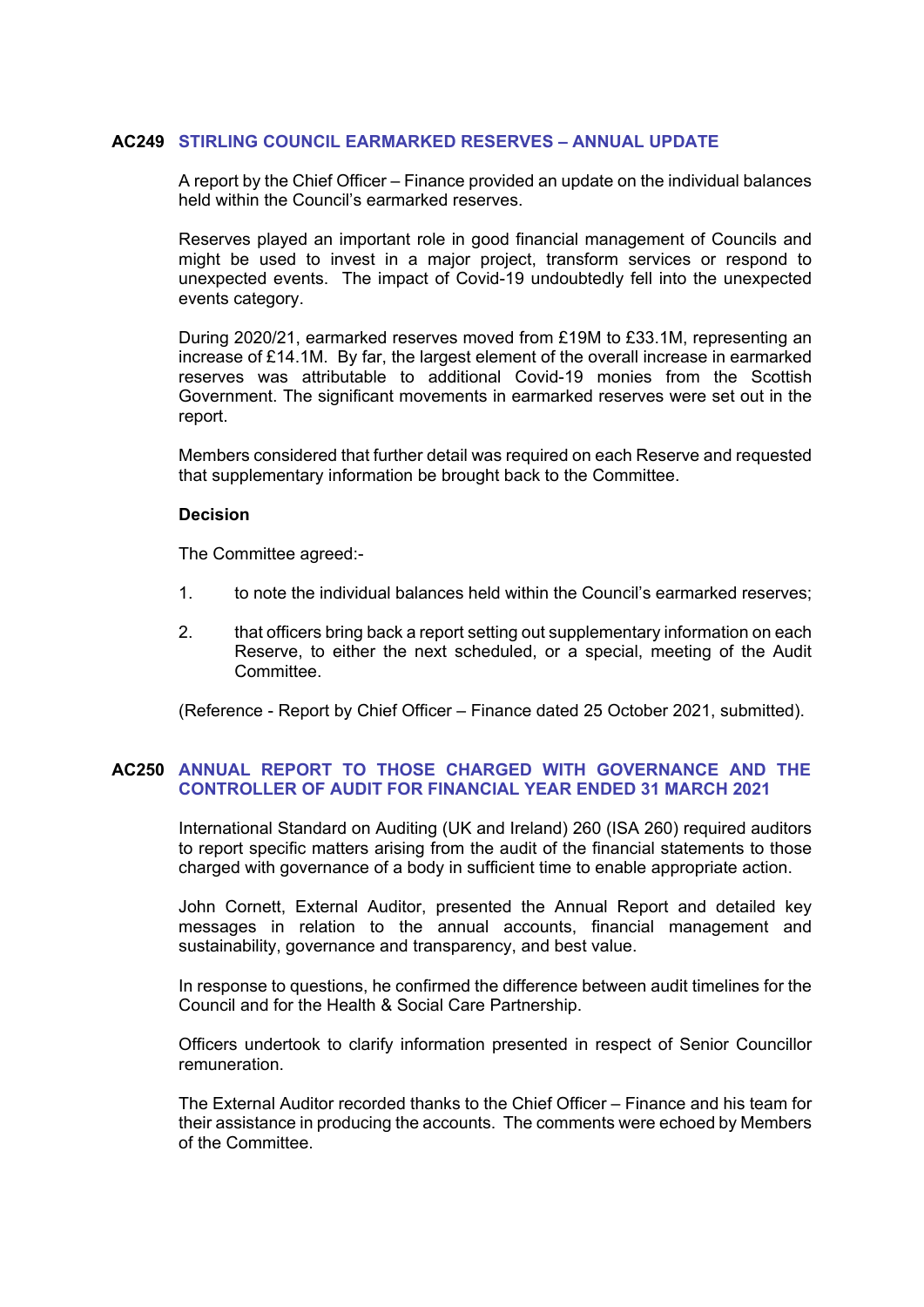# **Decision**

The Committee agreed:-

- 1. to note the content of the Independent Auditor's Report;
- 2. to approve the content of the ISA 580 Letter of Representation;
- 3. to note the significant audit findings within the proposed Annual Audit Report;
- 4. to note the recommendations for improvement and the follow up on prior year recommendations within the proposed Annual Audit Report.

(Reference - Report by Chief Officer – Finance dated 25 October 2021, submitted).

# **AC251 STIRLING COUNCIL AUDITED ACCOUNTS 2020/21**

A report by the Chief Officer – Finance outlined the key features of the financial position displayed in the 2020/21 audited accounts, incorporating a brief overview of the General Fund and Housing Revenue Accounts (HRA) revenue and capital outturn positions as at 31 March 2021. Members of the Audit Committee were invited to consider the Auditor's Final Report on the Accounts which was the subject of a separate report on the Audit Committee agenda (Minute Item AC250 refers), and to approve for signature the audited Stirling Council Accounts for the year ended 31 March 2021.

# **Decision**

The Committee agreed:-

- 1. to note the Auditor's Final Report on the Accounts which was the subject of a separate report on the Audit Committee agenda;
- 2. to approve for signature the audited Stirling Council Accounts for the year ended 31 March 2021 attached as Appendix 1 to the submitted report.

(Reference - Report by Chief Officer – Finance dated 25 October 2021, submitted).

# **AC252 CHARITABLE TRUSTS ADMINISTERED BY STIRLING COUNCIL - REPORT TO THOSE CHARGED WITH GOVERNANCE ON THE 2020/21 AUDIT**

International Standard on Auditing (UK and Ireland) 260 (ISA 260) required auditors to report specific matters arising from the audit of the financial statements to those charged with governance of a body in sufficient time to enable appropriate action.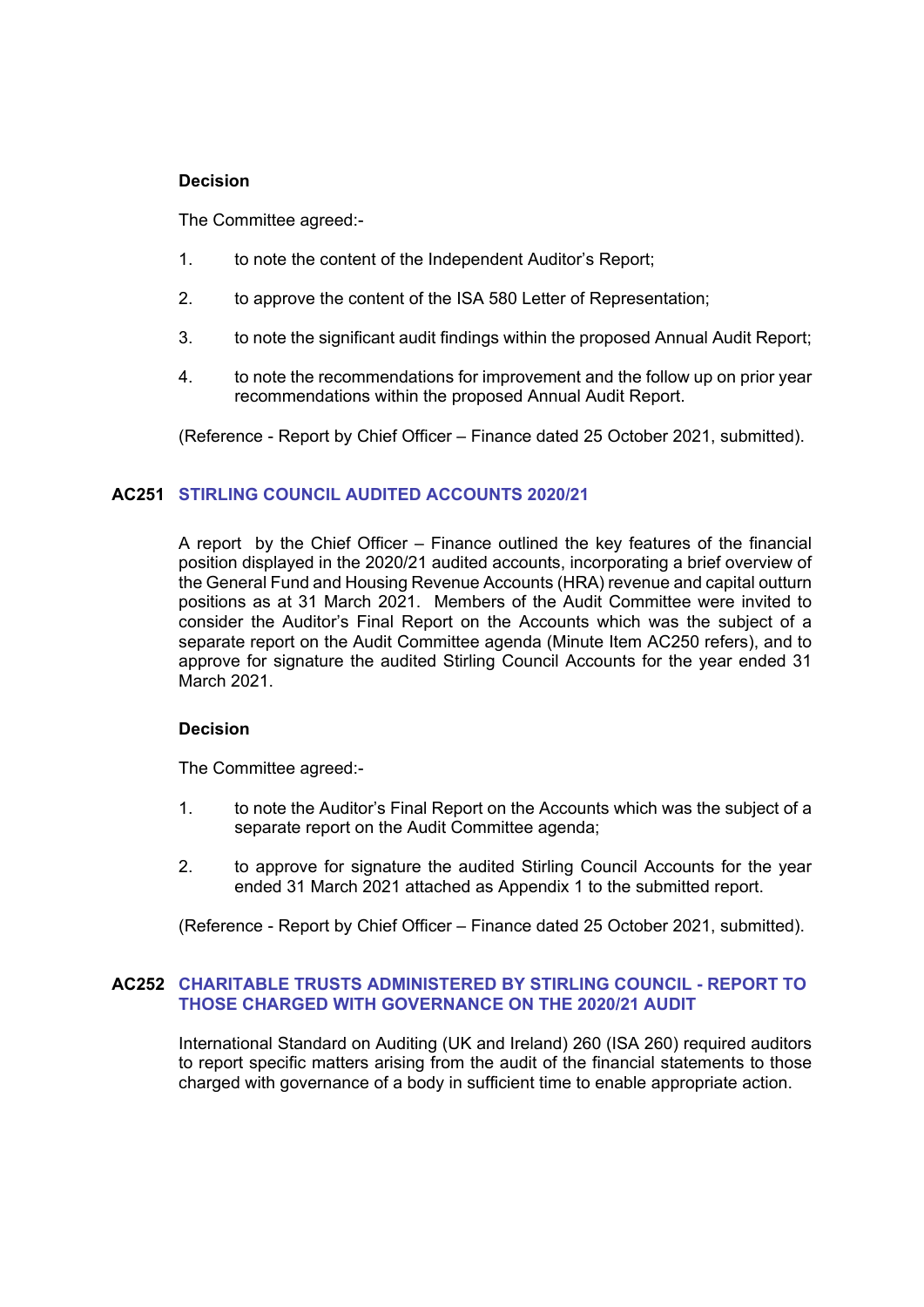Adam Haar, External Auditor, presented a report on charitable trusts administered by the Council.

# **Decision**

The Committee agreed:-

- 1. to note the content of the ISA 260 report;
- 2. to approve the content of the ISA 580 Letter of Representation.

(Reference - Report by Chief Officer – Finance dated 25 October 2021, submitted).

# **AC253 COMMON GOOD FUNDS & CHARITABLE TRUSTS AUDITED ACCOUNTS 2020/21**

A report by the Chief Officer – Finance invited the Audit Committee to consider the Auditor's Final Report on the Common Good Funds and Charitable Trusts Accounts which were the subject of a separate report on the Audit Committee agenda (Minute Item AC252 refers), and to approve for signature the audited Common Good Funds and Charitable Trusts Accounts for the year ended 31 March 2021.

# **Decision**

The Committee agreed:-

- 1. to note the Auditor's Final Report on the Common Good Funds and Charitable Trusts Accounts which was the subject of a separate report on the Audit Committee agenda;
- 2. to approve for signature the audited Common Good Funds and Charitable Trusts Accounts for the year ended 31 March 2021 . attached at Appendices 1, 2 and 3 of the submitted report.

(Reference - Report by Chief Officer – Finance dated 25 October 2021, submitted).

# **AC254 ACCOUNTS COMMISSION REPORT**

Presentation of Accounts Commission national reports enabled the Committee to discharge its remit under the Council's Scheme of Delegation to consider the reports of external audit and inspection agencies.

A report by the Audit Service Manager provided the Audit Committee with information on the Accounts Commission's national report: 'Local Government in Scotland Overview 2021'. The report considered the response of councils to the Covid-19 pandemic from March 2020 onwards.

Officers responded to a number of questions from Members and provided an update on the Council's Member Officer Working Group looking at post-Covid recovery.